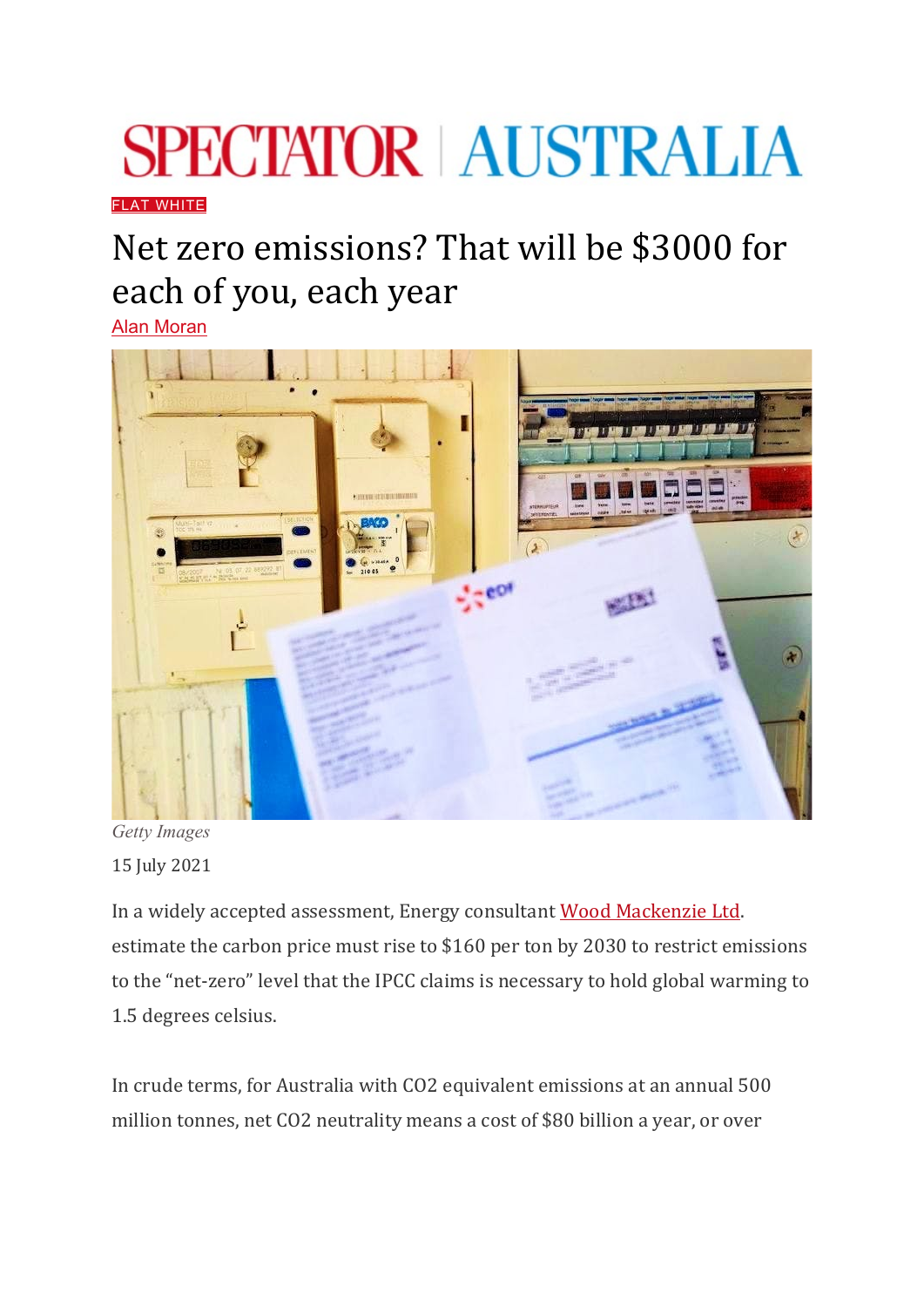\$3,000 per head. The outcome would also entail closing much of the primary and secondary industry which define a modern economy.

There is no shortage of interest groups seeking funding to reduce carbon dioxide emissions. Wind and solar suppliers have garnered the lion's share of the \$6.9 billion a year of government subsidies and regulatory favours, the necessity for which contradicts advice from CSIRO that wind and solar generate electricity at lower costs than coal and gas.

Farmers are joining the carbon abatement subsidy-seekers. The Commonwealth already supports a scheme, which some speculate could take out of the atmosphere 35-90 million tonnes of CO2 annually. If farmers could get their hands on a subsidy for 35 million tonnes, that might offer a mouth-watering \$5.6 billion a year.

This prospect has been seized upon by former Nats leader and Senate aspirant, [John Anderson.](https://www.theaustralian.com.au/inquirer/were-at-ground-zero-on-carbon-emissions-target/news-story/672df3f72118bf6248b554624d55beff) In a recent article he discussed, alongside fantasies like carbon-free steel and aluminium, subsidies for CO2 sequestration in the soil. He said these subsidies would also allow "rehabilitation of Australia's 200 million hectares of overgrazed rangelands". Doubtless, some farmers are overgrazing their property just as some miners and manufacturers are overworking their mines and factories. But the very essence of secure private property rights means that the owners carefully ensure the optimum use of their assets. It is odd that, as a farmer, John Anderson is unaware of this.

Subsidies and regulations to abate emissions of CO2 have taken on a pan-global dimension. Coal is the bête noir.

The G7 major western countries have, with the exception of Japan, which sees itself in competition with China, agreed to no longer allow finance for [coal](https://www.regulationeconomics.com/so/e2Nd1f9tc/c?w=sBv-dYAnzI1T_AixuoQsammL8ZdVJQuMqzWI4OdrSD8.eyJ1IjoiaHR0cHM6Ly93d3cudGhlZ3VhcmRpYW4uY29tL2Vudmlyb25tZW50LzIwMjEvbWF5LzIxL3JpY2hlc3QtbmF0aW9ucy1hZ3JlZS10by1lbmQtc3VwcG9ydC1mb3ItY29hbC1wcm9kdWN0aW9uLW92ZXJzZWFzIiwiciI6ImNiYmM4MDNkLTk4OTEtNDcyMC00NWEyLTBhNmE0YTNmYmZjNiIsIm0iOiJscCJ9)  [plants](https://www.regulationeconomics.com/so/e2Nd1f9tc/c?w=sBv-dYAnzI1T_AixuoQsammL8ZdVJQuMqzWI4OdrSD8.eyJ1IjoiaHR0cHM6Ly93d3cudGhlZ3VhcmRpYW4uY29tL2Vudmlyb25tZW50LzIwMjEvbWF5LzIxL3JpY2hlc3QtbmF0aW9ucy1hZ3JlZS10by1lbmQtc3VwcG9ydC1mb3ItY29hbC1wcm9kdWN0aW9uLW92ZXJzZWFzIiwiciI6ImNiYmM4MDNkLTk4OTEtNDcyMC00NWEyLTBhNmE0YTNmYmZjNiIsIm0iOiJscCJ9) that do not have carbon capture and storage.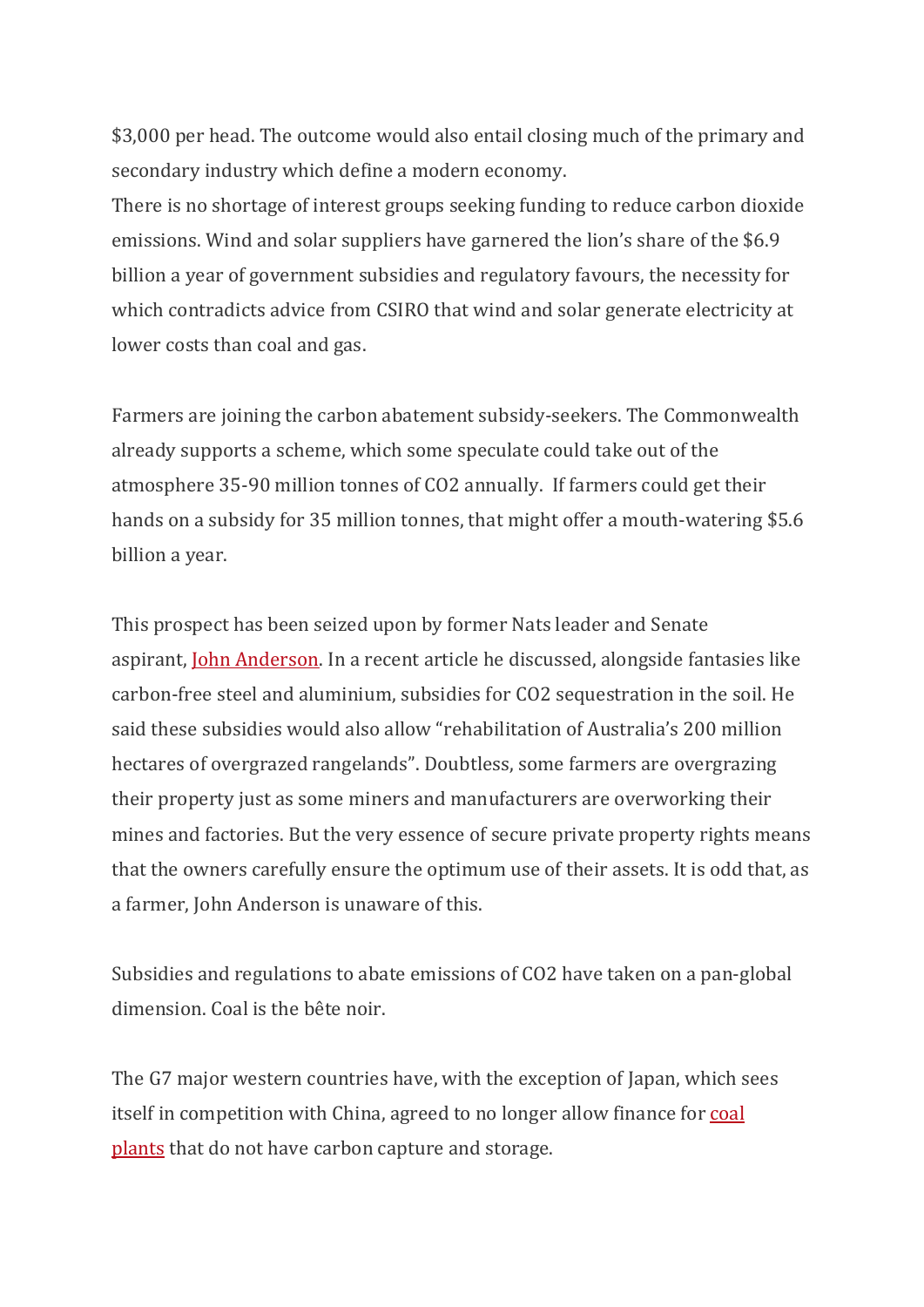[Spain](https://www.regulationeconomics.com/so/e2Nd1f9tc/c?w=poYSMpY-U_cA0qeFWobhEpWkR8qYtiftGAcFLJ8RXe4.eyJ1IjoiaHR0cHM6Ly93d3cuY2xpbWF0ZWNoYW5nZW5ld3MuY29tLzIwMjEvMDUvMTQvc3BhaW4tZW5kLWZvc3NpbC1mdWVsLXByb2R1Y3Rpb24tMjA0Mi1uZXctY2xpbWF0ZS1sYXcvIiwiciI6IjJiMWFkZDFiLTY4ZjUtNGJiNi0yY2EwLTg2OTBkMjBlOTMxMCIsIm0iOiJscCJ9) has banned all new coal, gas and oil exploration and production permits. [Canada](https://www.regulationeconomics.com/so/8fNfSX0CI/c?w=XdWqV7JV_QF41TpodBjw5lBxS3YjtLkDzrmO4HNkFRU.eyJ1IjoiaHR0cHM6Ly93d3cuY2FuYWRhLmNhL2VuL2Vudmlyb25tZW50LWNsaW1hdGUtY2hhbmdlL25ld3MvMjAyMS8wNi9nb3Zlcm5tZW50LW9mLWNhbmFkYS1yZWxlYXNlcy1wb2xpY3ktc3RhdGVtZW50LW9uLWZ1dHVyZS10aGVybWFsLWNvYWwtbWluaW5nLXByb2plY3RzLWFuZC1wcm9qZWN0LWV4cGFuc2lvbnMuaHRtbCIsInIiOiI3NDY1ZDVmYy1hMzU3LTRlNzAtZThiNS1iOTk4MjQ0MTQwYWQiLCJtIjoibHAifQ) has announced that it will not approve any new thermal coal mines.  In Australia, similar outcomes emerge from [planning authorities,](https://www.regulationeconomics.com/so/8fNfSX0CI/c?w=Vm6860sAmhGdnZY2HXdkwOyqovKvON8B6tQ-uaFroxo.eyJ1IjoiaHR0cHM6Ly93d3cuaXBjbi5uc3cuZ292LmF1L3Byb2plY3RzLzIwMjEvMDYvaHVtZS1jb2FsLXByb2plY3QtYW5kLWJlcnJpbWEtcmFpbC1wcm9qZWN0LXNzZC03MTcyLWFuZC1zc2QtNzE3MS1zZWNvbmQtcmVmZXJyYWwiLCJyIjoiNzQ2NWQ1ZmMtYTM1Ny00ZTcwLWU4YjUtYjk5ODI0NDE0MGFkIiwibSI6ImxwIn0) which having held up development of the planned NSW Hume metallurgical coal mine for six years, look likely to formally reject it claiming, "adverse social and environmental impacts".  This follows the intimidating decision of extreme left wing judge [Mordecai Bromberg](https://www.regulationeconomics.com/so/8fNfSX0CI/c?w=3BKi1aRCqbEwt2RSRLfd_DeQK6VNZWSsL5Gea2ubMjQ.eyJ1IjoiaHR0cHM6Ly93d3cuYWJjLm5ldC5hdS9uZXdzLzIwMjEtMDUtMjcvY2xpbWF0ZS1jbGFzcy1hY3Rpb24tdGVlbmFnZXJzLXZpY2tlcnktY29hbC1taW5lLWxlZ2FsLXByZWNlZGVudC8xMDAxNjkzOTgiLCJyIjoiNzQ2NWQ1ZmMtYTM1Ny00ZTcwLWU4YjUtYjk5ODI0NDE0MGFkIiwibSI6ImxwIn0) that miners have a duty of care for future generations from the burning of coal. An even stronger burden, imposed by a Dutch court, requires Shell (which has major gas projects in Australia) to sharply cut carbon emissions. The UN estimates that, worldwide, [climate](https://www.regulationeconomics.com/so/e2Nd1f9tc/c?w=rXyKQDfWBvlftN5n1IuM9R1fkUjP-nvQh-QHw2l4j1M.eyJ1IjoiaHR0cHM6Ly93d3cuaXVjbi5vcmcvbmV3cy93b3JsZC1jb21taXNzaW9uLWVudmlyb25tZW50YWwtbGF3LzIwMjEwMS9jb3VydHJvb21zLWFyZS1hLW5ldy1mcm9udGllci1jb21iYXRpbmctY2xpbWF0ZS1jcmlzaXMiLCJyIjoiMmIxYWRkMWItNjhmNS00YmI2LTJjYTAtODY5MGQyMGU5MzEwIiwibSI6ImxwIn0)  [campaigners](https://www.regulationeconomics.com/so/e2Nd1f9tc/c?w=rXyKQDfWBvlftN5n1IuM9R1fkUjP-nvQh-QHw2l4j1M.eyJ1IjoiaHR0cHM6Ly93d3cuaXVjbi5vcmcvbmV3cy93b3JsZC1jb21taXNzaW9uLWVudmlyb25tZW50YWwtbGF3LzIwMjEwMS9jb3VydHJvb21zLWFyZS1hLW5ldy1mcm9udGllci1jb21iYXRpbmctY2xpbWF0ZS1jcmlzaXMiLCJyIjoiMmIxYWRkMWItNjhmNS00YmI2LTJjYTAtODY5MGQyMGU5MzEwIiwibSI6ImxwIn0) are running 1550 courts-based climate cases in 38 countries, including Australia. \

The Big Four Australian banks have committed to cease loans to thermal coal by 2030 as are institutional investors, like Australia's industry superannuation funds as well as private funds. Some superannuation funds are following the [Black Rock](https://www.regulationeconomics.com/so/8fNfSX0CI/c?w=fvtbKwJ_y2hzp9qVPFun1G2bf2NIuDv3FBST02XqVXM.eyJ1IjoiaHR0cHM6Ly93c2ouY29tL2FydGljbGVzL2FjdGl2aXN0LWxpa2VseS10by1nYWluLXRoaXJkLXNlYXQtb24tZXh4b24tYm9hcmQtMTE2MjI2NjQ3NTc_cmVmbGluaz1kZXNrdG9wd2Vic2hhcmVfdHdpdHRlciUyMHZpYSUyMCUyMCUyMEBXU0oiLCJyIjoiMDRhZGFlZmYtZGEzNC00ZmRmLWQxMWUtYzE3ZGJiOTA5ODU4IiwibSI6ImxwIn0) playbook, one outcome of which has led to the election of three green directors to the Exxon board. Many are affiliated to "Climate Action 100+", the members of which control funds equivalent to 60 per cent of the world stock exchanges' capitalisation. [Insurance](https://www.regulationeconomics.com/so/8fNfSX0CI/c?w=rmdR_rJgx3ocKx5QkW0dVSQMPFUFOrSlTmuY9DOJU1k.eyJ1IjoiaHR0cHM6Ly93d3cudGhlYXVzdHJhbGlhbi5jb20uYXUvYnVzaW5lc3MvbWluaW5nLWVuZXJneS9jb2FsLWluZHVzdHJ5LWZhY2VzLWluc3VyYW5jZS1sZW5kaW5nLWNydW5jaC1hZnRlci1jbGltYXRlLW1vdmVzL25ld3Mtc3RvcnkvNjM1ZTY2YTlkYzcxZThlNTFkMzEzNzQ4MjQ5NTIzMDAiLCJyIjoiMDRhZGFlZmYtZGEzNC00ZmRmLWQxMWUtYzE3ZGJiOTA5ODU4IiwibSI6ImxwIn0) companies are also rejecting business from coal miners in Australia.

[Barnaby Joyce](https://www.regulationeconomics.com/so/8fNfSX0CI/c?w=IXdeljjqEPvY0UdBukaJfyxWorcK6P8c4M2Sy91L2ok.eyJ1IjoiaHR0cHM6Ly93d3cueW91dHViZS5jb20vd2F0Y2g_dj1ZbzMwZFl1YW4xQSIsInIiOiIwNGFkYWVmZi1kYTM0LTRmZGYtZDExZS1jMTdkYmI5MDk4NTgiLCJtIjoibHAifQ) is standing against this trend, saying that banks receive government privileges and should be obliged to lend, including for coal facilities, without discrimination.

But the deluge of pressures is showing little respite. Both the Bank of International Settlements and the Australian Securities and Investment Commission have issued carbon emissions-based "climate risk" warnings to Australian firms. Sixty of Australia's largest 100 firms already publish extensive disclosures which carry the catalyst of carbon reduction